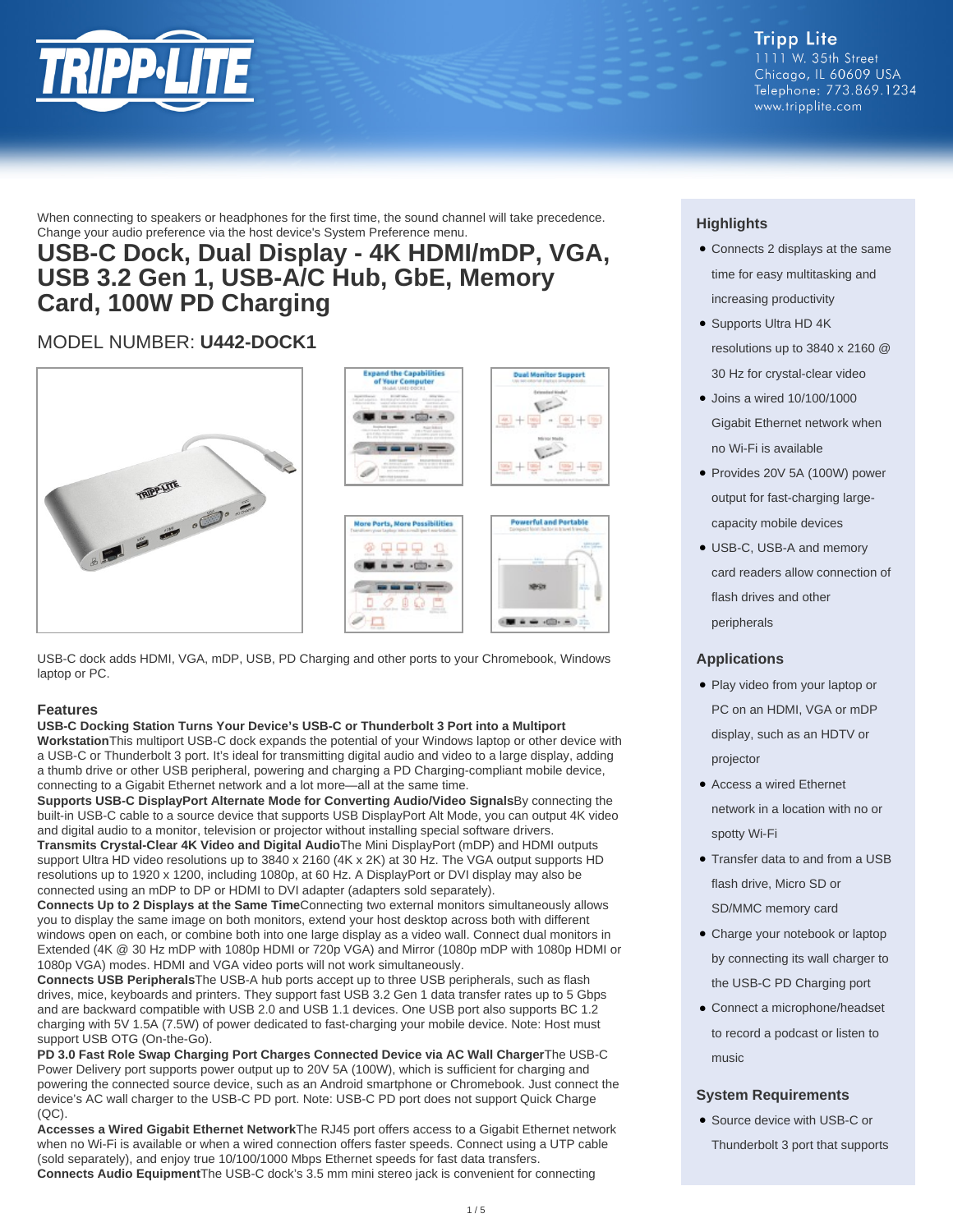

speakers, headphones or a microphone to your workstation. You can listen to music or record the latest episode of your podcast.

**Allows External Memory Access**The memory card slots support Micro SD and SD/MMC cards for transferring data to and from your connected computer, laptop or tablet.

**Built-In USB-C Cable Connects in Either Direction**Unlike traditional USB cables that connect in only one direction, the reversible USB-C male connector plugs into a USB-C or Thunderbolt 3 port in either direction for an instant connection every time.

**Ready to Use Right Out of the Package**The plug-and-play USB-C dock for Windows laptops, Chromebooks and other devices requires no software, drivers or external power. The compact unit fits easily into a pocket, briefcase or laptop bag for connecting on the go.

#### USB DisplayPort Alternate

Mode

• Display device with

DisplayPort\*, Mini DisplayPort,

VGA, DVI\* or HDMI input \*Requires adapter (sold separately)

#### **Package Includes**

- U442-DOCK1 USB-C Docking Station, Dual Display, Silver
- Owner's manual

# **Specifications**

| <b>OVERVIEW</b>                |                                                                                                                      |  |
|--------------------------------|----------------------------------------------------------------------------------------------------------------------|--|
| <b>UPC Code</b>                | 037332193834                                                                                                         |  |
| Product Type                   | <b>Docking Station</b>                                                                                               |  |
| Technology                     | Cat5/5e; Cat6; DisplayPort; HDMI; Stereo Audio; USB; USB 3.0 (SuperSpeed); USB 3.1 (Gen 1); VGA/SVGA; PD<br>Charging |  |
| <b>Host Connector</b>          | USB C (MALE)                                                                                                         |  |
| <b>VIDEO</b>                   |                                                                                                                      |  |
| Number of Monitors Supported   | 2                                                                                                                    |  |
| <b>Video Ports</b>             | MINI DISPLAYPORT (FEMALE); HDMI (FEMALE); HD15 (FEMALE)                                                              |  |
| <b>Video Ports Detail</b>      | DisplayPort 1.2; HDMI 1.4; HDCP 1.4                                                                                  |  |
| <b>Resolutions Supported</b>   | HDMI: 4K 30Hz (3840 x 2160) Mini DisplayPort: 4K 30Hz (3840 x 2160) VGA: 1920 x 1200 60Hz                            |  |
| Max Supported Video Resolution | MDP/HDMI: 3840 X 2160 (4K X 2K) @ 30HZ; VGA: 1920 X 1200 (1080P) @ 60HZ                                              |  |
| <b>Extended Mode</b>           | Yes                                                                                                                  |  |
| <b>Extended Mode Details</b>   | 1x Mini DP (4K 30Hz) + 1x HDMI (1080P 60Hz)1x Mini DP (4K 30Hz) + 1x VGA (720P 60Hz)                                 |  |
| <b>Mirror Mode</b>             | Yes                                                                                                                  |  |
| <b>Mirror Mode Details</b>     | 1x Mini DP (1080P) + 1x HDMI (1080P)1x Mini DP (1080P) + 1x VGA (1080P)                                              |  |
| Max Supported Color Depth      | 36-bit Deep Color                                                                                                    |  |
| Chroma Sub Sampling            | 4:4:4                                                                                                                |  |
| <b>AUDIO</b>                   |                                                                                                                      |  |
| <b>Audio Ports</b>             | 3.5MM (FEMALE)                                                                                                       |  |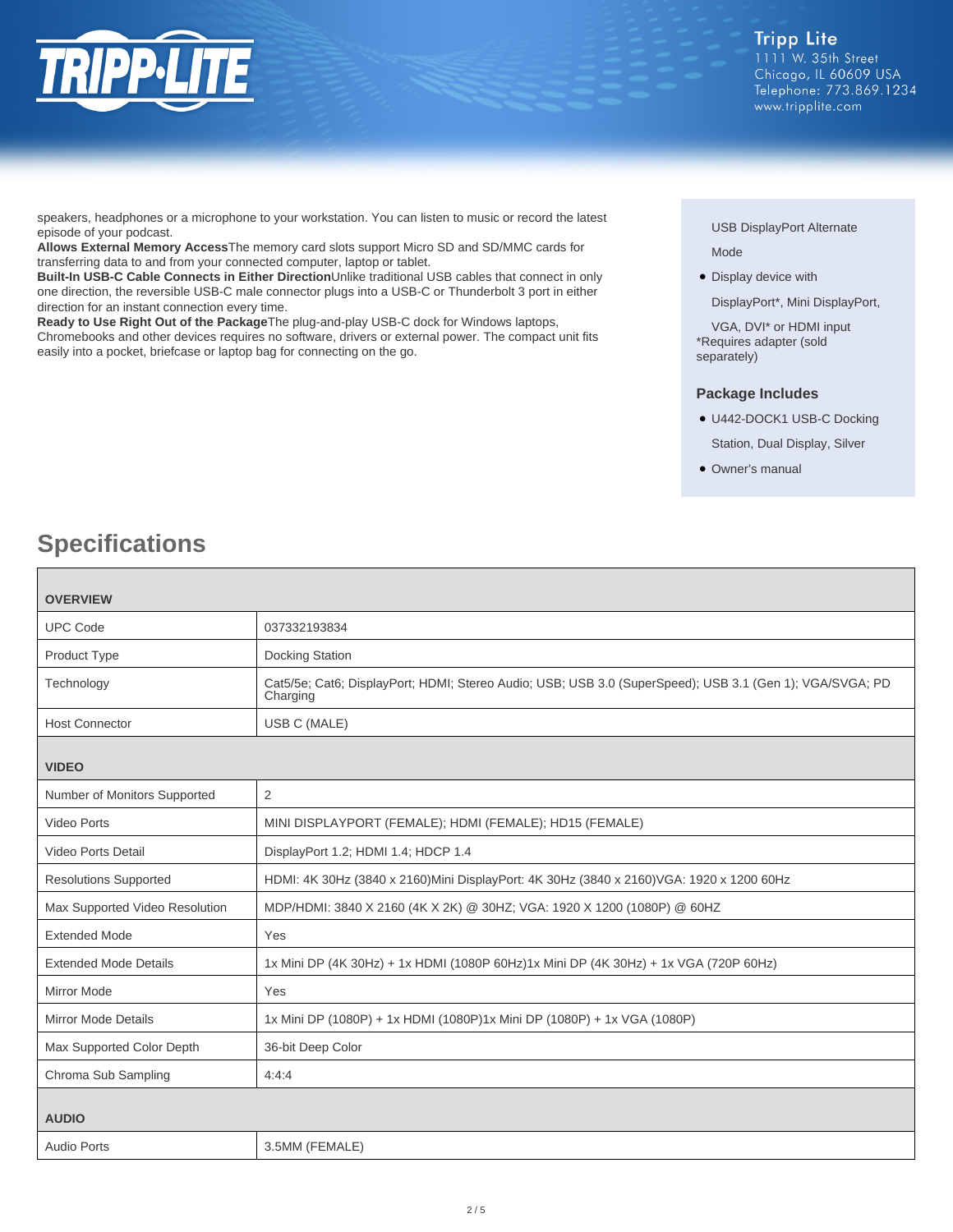

| Audio Ports Detail                                | Mini stereo jack supports both speakers/headphones and microphone support |  |
|---------------------------------------------------|---------------------------------------------------------------------------|--|
| Audio Specification                               | (x1) 3.5mm Stereo/Microphone Jack                                         |  |
|                                                   |                                                                           |  |
| <b>DATA</b>                                       |                                                                           |  |
| Data Ports                                        | (3) USB A (FEMALE)                                                        |  |
| Data Ports Detail                                 | (3) USB-A - USB 3.2 Gen 1 (5 Gbps)                                        |  |
| <b>NETWORK</b>                                    |                                                                           |  |
| <b>Network Ports</b>                              | RJ45 (FEMALE)                                                             |  |
| <b>STORAGE</b>                                    |                                                                           |  |
| Card Slots                                        | SD (FEMALE); MICRO SD (FEMALE)                                            |  |
| Card Slots Detail                                 | SD 3.0Memory Card slots (SD and MicroSD) cannot be used simultaneously    |  |
| <b>INPUT</b>                                      |                                                                           |  |
| Built-In Cable Length (ft.)                       | 0.43                                                                      |  |
| Built-In Cable Length (m)                         | 0.13                                                                      |  |
| Built-In Cable Length (in.)                       | 5.15                                                                      |  |
| Built-In Cable Length (cm)                        | 13.1                                                                      |  |
| <b>Bus Powered</b>                                | Yes                                                                       |  |
| Product Length (in.)                              | 8.3                                                                       |  |
| Product Length (cm.)                              | 21.08                                                                     |  |
| Product Length (ft.)                              | 0.69                                                                      |  |
| Product Length (m.)                               | 0.21                                                                      |  |
| <b>BATTERY</b>                                    |                                                                           |  |
| Battery Charging (5V/1.5A Port)                   | Yes                                                                       |  |
| <b>POWER</b>                                      |                                                                           |  |
| USB Power Delivery (PD) Charging<br>Support       | Yes                                                                       |  |
| USB Power Delivery (PD) Charging<br>Specification | 3.0                                                                       |  |
| <b>USER INTERFACE, ALERTS &amp; CONTROLS</b>      |                                                                           |  |
| <b>LED</b> Indicators                             | Green (Power), Orange (Transmitting Data)                                 |  |
| <b>CHARGING</b>                                   |                                                                           |  |
| Charging Ports / Amps                             | 1.5A; 5A                                                                  |  |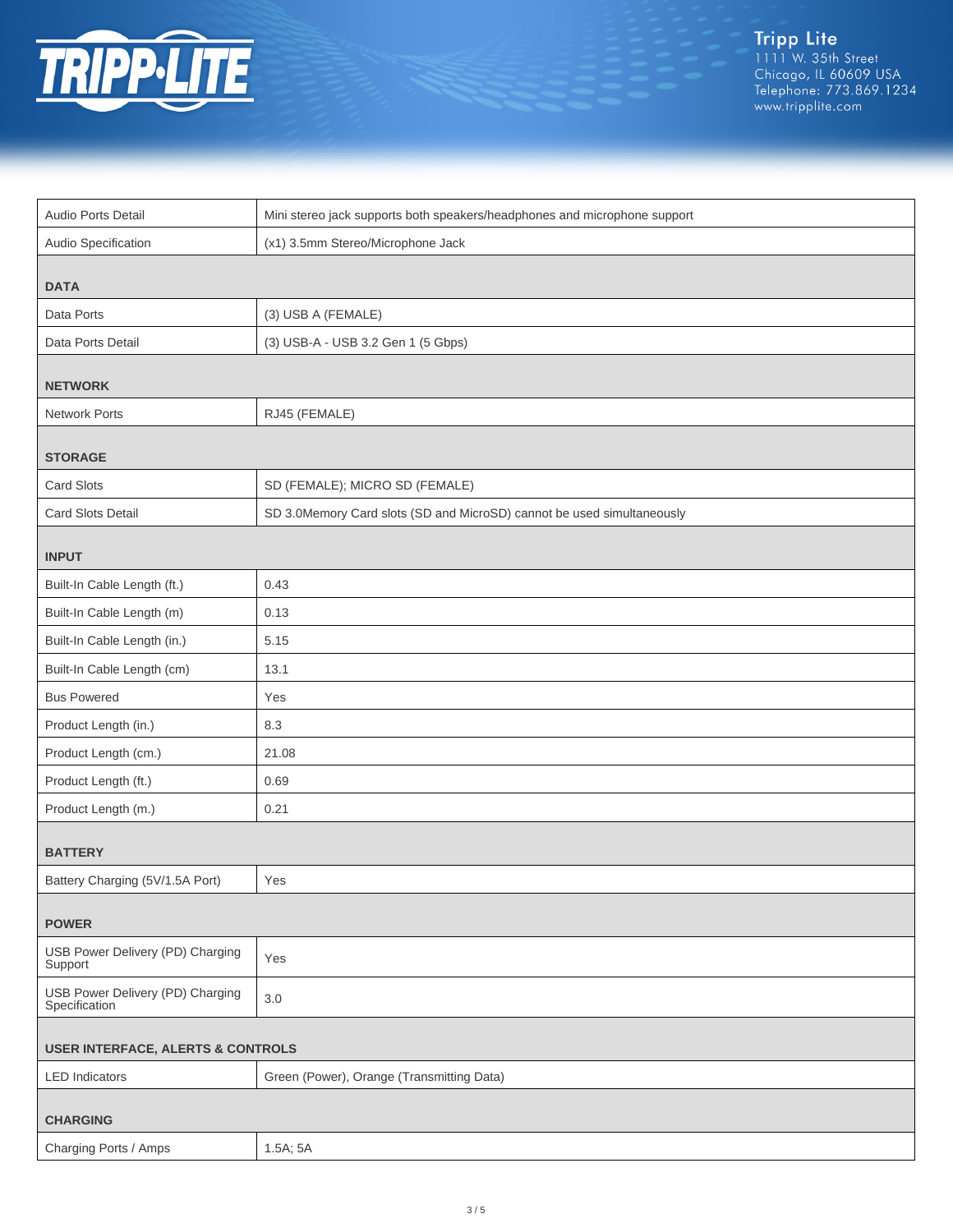

| <b>Charging Ports</b>                    | USB-A: 5V 1.5A (7.5W); USB-C: 100W (20V 5A) Power Delivery (PD 3.0)                                 |  |
|------------------------------------------|-----------------------------------------------------------------------------------------------------|--|
| <b>Total Charging Watts</b>              | 100                                                                                                 |  |
|                                          |                                                                                                     |  |
| <b>PHYSICAL</b>                          |                                                                                                     |  |
| Color                                    | Silver                                                                                              |  |
| Cable Jacket Rating                      | $VW-1$                                                                                              |  |
| Material of Construction                 | Aluminum, PVC                                                                                       |  |
| Shipping Dimensions (hwd / cm)           | 2.31 x 16.51 x 13.49                                                                                |  |
| Shipping Dimensions (hwd / in.)          | $0.91 \times 6.50 \times 5.31$                                                                      |  |
| Shipping Weight (kg)                     | 0.26                                                                                                |  |
| Shipping Weight (lbs.)                   | 0.58                                                                                                |  |
| Unit Dimensions (hwd / cm)               | $1,7 \times 7,5 \times 13,7$                                                                        |  |
| Unit Dimensions (hwd / in.)              | $0.67$ x 2.95 x 5.39                                                                                |  |
| Unit Packaging Type                      | <b>Box</b>                                                                                          |  |
| Unit Weight (kg)                         | 0.10                                                                                                |  |
| Unit Weight (lbs.)                       | 0.22                                                                                                |  |
| <b>ENVIRONMENTAL</b>                     |                                                                                                     |  |
| <b>Operating Temperature Range</b>       | 32 to 113 F (0 to 45 C)                                                                             |  |
| Storage Temperature Range                | 14 to 158 F (-10 to 70 C)                                                                           |  |
| <b>BTUs</b>                              | 17.1 BTU/Hr                                                                                         |  |
| Power Consumption (Watts)                | 5                                                                                                   |  |
| <b>Operating Humidity Range</b>          | 10% to 85% RH, Non-Condensing                                                                       |  |
| <b>Storage Humidity Range</b>            | 5% to 90% RH, Non-Condensing                                                                        |  |
| Power Provided to Connected<br>Device(s) | 5V 0.9A (4.5W) Output (USB A), 5V/1.5A Output per BC1.2 USB port, Up to 20V 5A (100W) Input (USB C) |  |
| <b>COMMUNICATIONS</b>                    |                                                                                                     |  |
| Network Speed                            | Gigabit Ethernet (10/100/1000)                                                                      |  |
| <b>IEEE Standards Supported</b>          | 802.3; 802.3u; 802.3az; 802.3x                                                                      |  |
|                                          |                                                                                                     |  |
| <b>CONNECTIONS</b>                       |                                                                                                     |  |
| Ports                                    | 11                                                                                                  |  |
| <b>Dock Connectors</b>                   | 3 x USB3.0, 3.5mm Stereo, RJ45 LAN, HDMI, MINI DISPLAYPORT, VGA, MICRO SD, SD, USB-C CHARGING       |  |
| Side A - Connector 1                     | USB C (MALE)                                                                                        |  |
| Side B - Connector 1                     | HD15 (FEMALE); HDMI (FEMALE); MINI DISPLAYPORT (FEMALE)                                             |  |
| Side B - Connector 2                     | (3) USB 3.0 A (FEMALE)                                                                              |  |